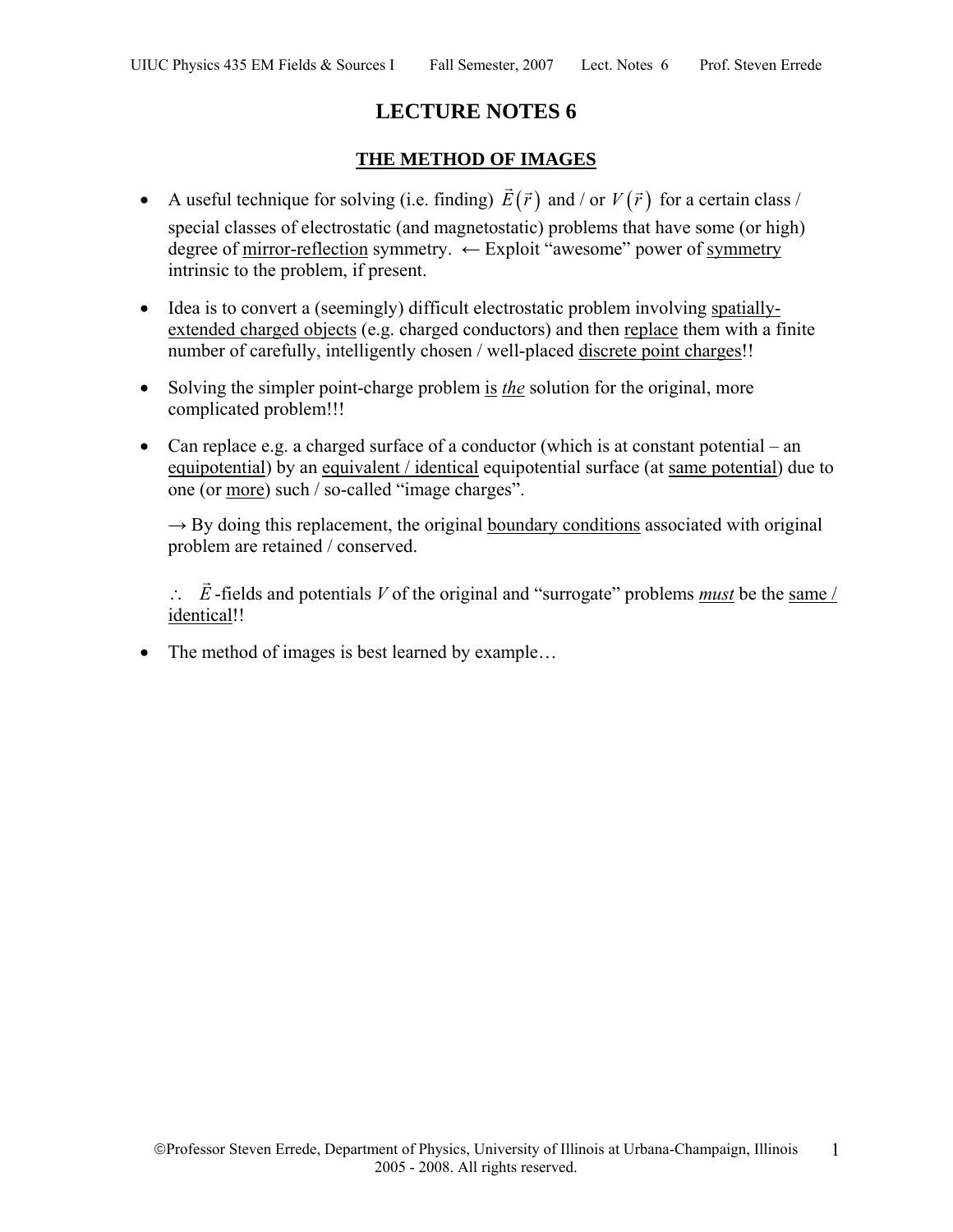## **Example 1:** Point Charge *q* Located Near An Infinite, Grounded Conducting Plane:

n.b. A grounded conductor is a special type of equipotential: infinite amounts of electrical charge  $(\pm 0)$  can flow from / to ground to / from the conducting surface so as to maintain electrostatic potential  $V = 0$  (Volts) at all times. (In reality / real life,  $\exists$  *no* such thing. e.g. especially / particularly for AC / time-varying electromagnetic fields for frequencies  $f \gg 1$  MHz, due to inductance effects (magnetic analog of capacitance)).

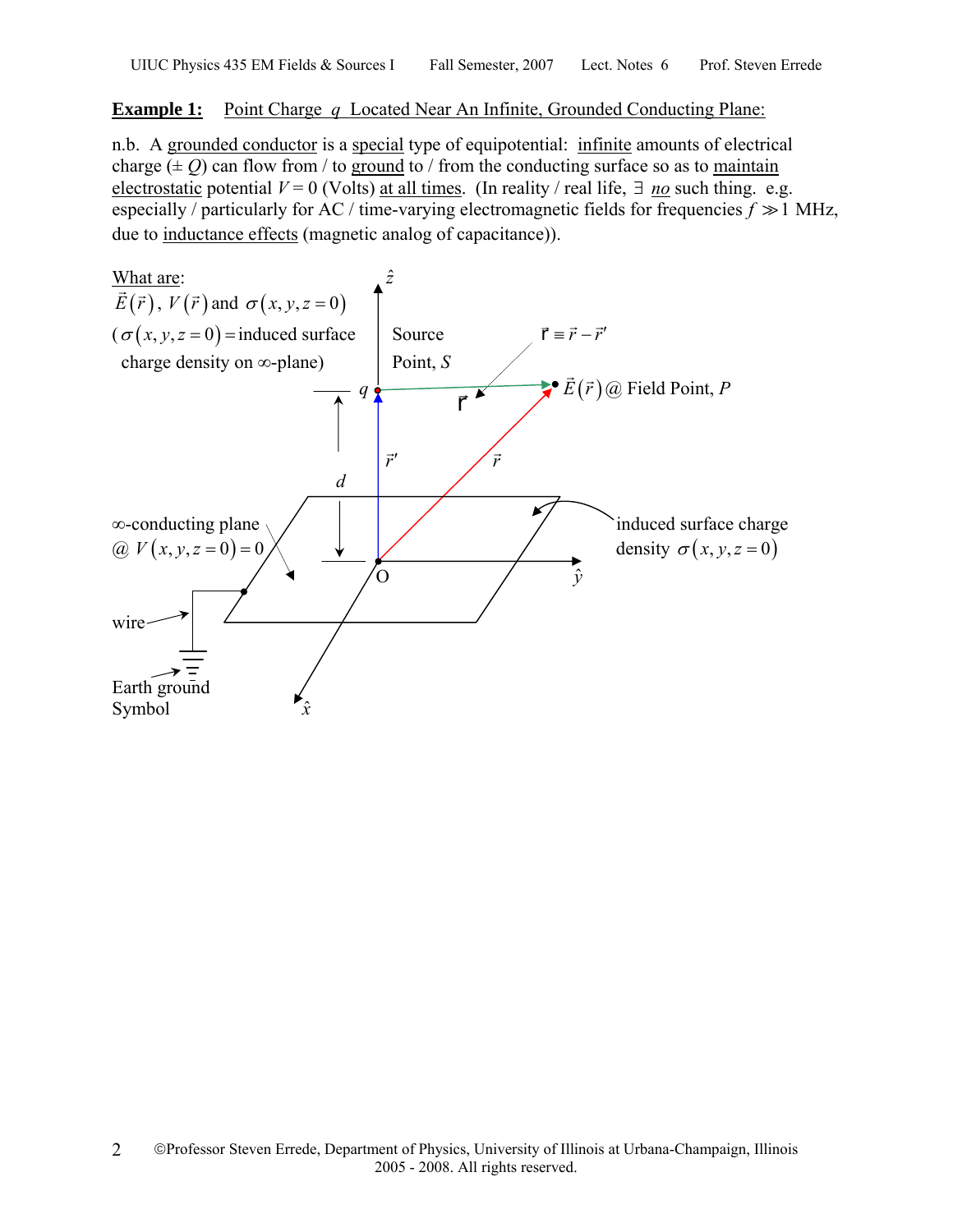Side View of Problem:



Now *mirror-reflect* above problem:



Now (mentally) remove the grounded, ∞-conducting plane: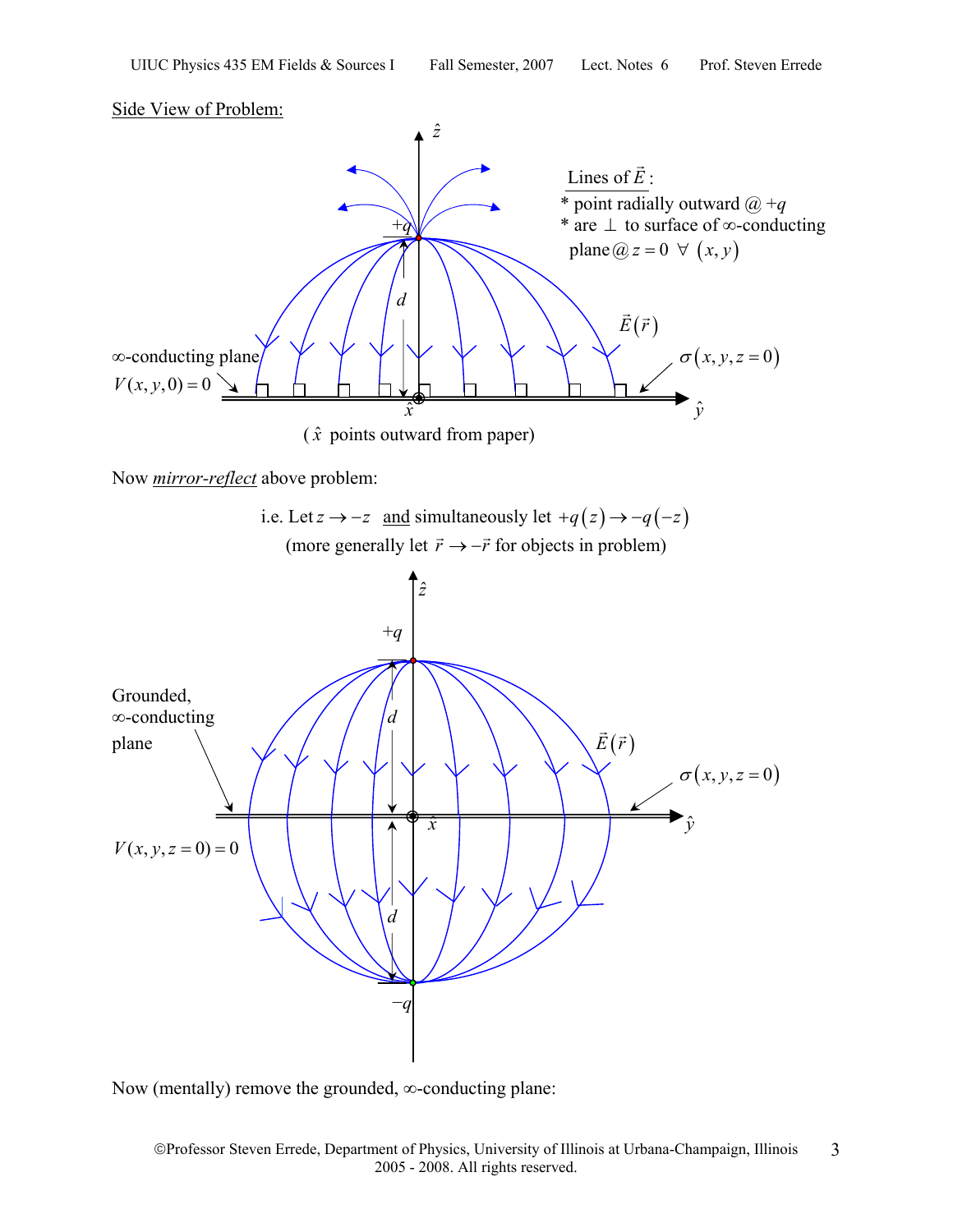#### Side View:



We have replaced ∞-conducting grounded plane (equipotential,  $V(x, y, z = 0) = 0$ ) with an image point charge  $-q$  located at  $(x, y, z) = (0, 0, -d)$ .

 $\Rightarrow$  The method of images is highly analogous to mirror-type optics problem!!

 $-$  here we have point "object" +*q* at  $(x, y, z) = (0, 0, +d)$  and plane <u>mirror</u> at  $(x, y, z) = (x, y, 0)$ .

 An image of point object is formed as a point image a distance *d* behind the mirror; point image  $-q$  is located at  $(x, y, z) = (0, 0, -d)$ .

Optical mirrors are essentially equipotentials – optics works for electrostatic problems!!!

Mathematical constraint (*boundary condition*) on *V*:  $V(x, y, z = 0) = 0 \ \forall (x, y, z = 0)$ . (i.e. everywhere on ∞-conducting grounded plane.)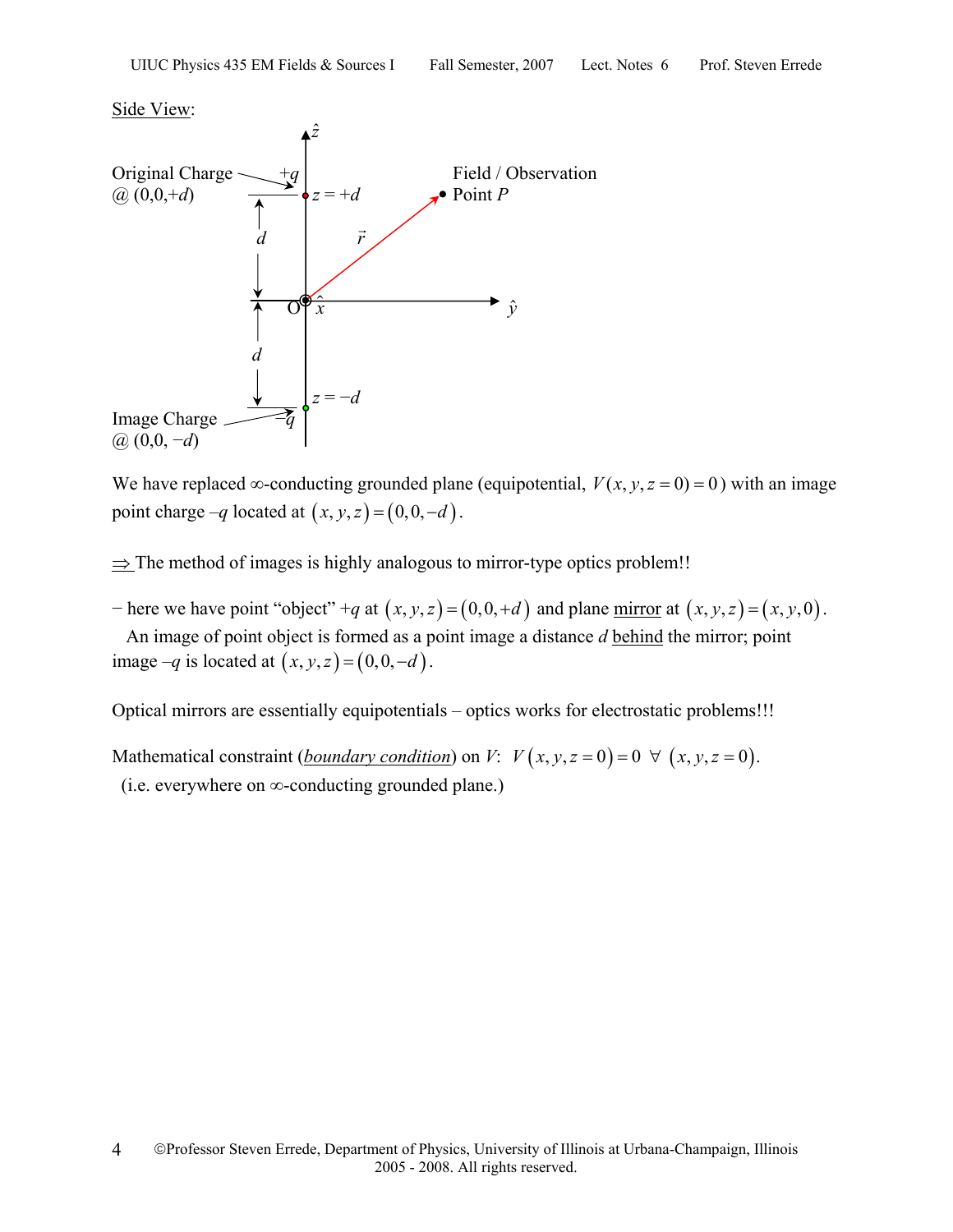

#### 3-D View of Image Charge Problem for Grounded Infinite Conducting Plane:



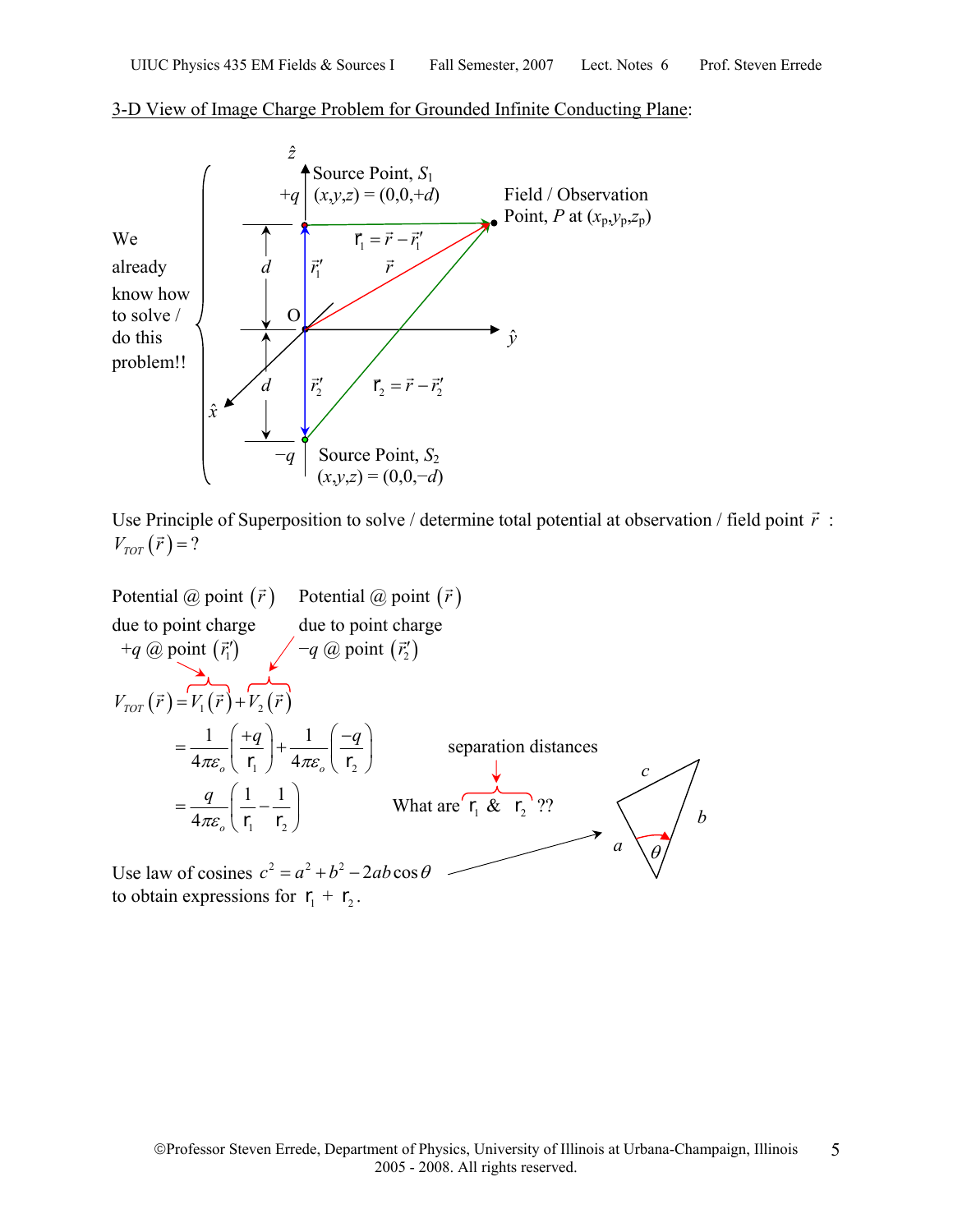Here it is easier simply to use basic definition of separation distance, i.e.

Let:  $\theta = \theta_1$ *z* and:  $\theta_2 = \pi - \theta_1 = \pi - \theta$   $\mathbf{r} = \sqrt{\Delta x^2 + \Delta y^2 + \Delta z^2}$  $+q$  **r**<sub>1</sub> *p P* **i r**<sub>1</sub>  $= \sqrt{(x_p - x_1)^2 + (y_p - y_1)^2 + (z_p - z_1)^2}$ *d*  $\left[ \theta_1 \quad r \right]$   $r_1 = \sqrt{(x_p - 0)^2 + (y_p - 0)^2 + (z_p - d)^2}$ 0  $\sqrt{6}$   $\sqrt{r_2}$  **r**<sub>1</sub> =  $\sqrt{x_p^2 + y_p^2 + (z_p - d)^2}$ *d*  $-q \Big| \Big|$  Law of cosines:  $\qquad \qquad$   $\qquad \qquad$   $\qquad \qquad$   $\qquad \qquad$   $\qquad \qquad$   $\qquad \qquad$   $\qquad \qquad$   $\qquad \qquad$   $\qquad \qquad$   $\qquad \qquad$   $\qquad \qquad$   $\qquad \qquad$   $\qquad \qquad$   $\qquad \qquad$   $\qquad \qquad$   $\qquad \qquad$   $\qquad \qquad$   $\qquad \qquad$   $\qquad \qquad$   $\qquad \qquad$   $\qquad \qquad$   $\qquad \q$  $r_1^2 = d^2 + r^2 - 2dr \cos \theta$  $\mathbf{r}_1^2 = d^2 + r^2 - 2dr\cos\theta$   $\mathbf{r}_2 = \sqrt{(x_p - 0)^2 + (y_p - 0)^2 + (z_p + d)^2}$  $\mathbf{r}_2^2 = d^2 + r^2 - 2dr \cos(\pi - \theta)$   $\mathbf{r}_2 = \sqrt{x_p^2 + y_p^2 + (z_p + d)^2}$  $\mathbf{r}_2 = \sqrt{x_p^2 + y_p^2 + (z_p + d)^2}$  $\cos (\pi - \theta) = \cos \pi \cos \theta + \sin \pi^{-0} \sin \theta$  $=-\cos\theta$  $\therefore$   $\mathbf{r}_2^2 = d^2 + r^2 + 2dr \cos \theta$ 

Then : 
$$
V_{TOT}(\vec{r}) = \frac{q}{4\pi\varepsilon_o} \left( \frac{1}{\mathbf{r}_1} - \frac{1}{\mathbf{r}_2} \right)
$$
 Drop "p" on field point subscript:  

$$
V_{TOT}(\vec{r}) = \frac{q}{4\pi\varepsilon_o} \left\{ \frac{1}{\sqrt{x^2 + y^2 + (z - d)^2}} - \frac{1}{\sqrt{x^2 + y^2 + (z + d)^2}} \right\}
$$

Note that:

1. 
$$
V_{TOT}(\vec{r} \text{ @ } z = 0) = 0
$$
 i.e.  $V_{TOT}(\theta_1 = \theta_2 = \theta = \frac{\pi}{2} = 90^\circ) = 0$   
2.  $V_{TOT}(\vec{r} \to \infty) = 0$ 

$$
V_{TOT}(\vec{r}) = \frac{q}{4\pi\varepsilon_o} \left\{ \frac{1}{\sqrt{x^2 + y^2 + (z - d)^2}} - \frac{1}{\sqrt{x^2 + y^2 + (z + d)^2}} \right\} = \frac{q}{4\pi\varepsilon_o} \left\{ \frac{1}{r_1} - \frac{1}{r_2} \right\} = V_1(\vec{r}) + V_2(\vec{r})
$$

We can now determine  $\vec{E}_{TOT}(\vec{r})$  from either:

(a.) 
$$
\vec{E}_{TOT}(\vec{r}) = \vec{E}_1(\vec{r}) + \vec{E}_2(\vec{r}) = \frac{q}{4\pi\epsilon_o} \left\{ \frac{\hat{\mathbf{r}}_1}{\mathbf{r}_1^2} - \frac{\hat{\mathbf{r}}_2}{\mathbf{r}_2^2} \right\}
$$
 (using the Principle of Superposition)  
or: What are  $\hat{\mathbf{r}}_1$  and  $\hat{\mathbf{r}}_2$ ?

(b.) 
$$
\vec{E}_{TOT}(\vec{r}) = -\nabla V_{TOT}(\vec{r}) = -\left\{ \frac{\partial}{\partial x} \hat{x} + \frac{\partial}{\partial y} \hat{y} + \frac{\partial}{\partial z} \hat{z} \right\} V_{TOT}(\vec{r})
$$
 (e.g. in Cartesian coordinates)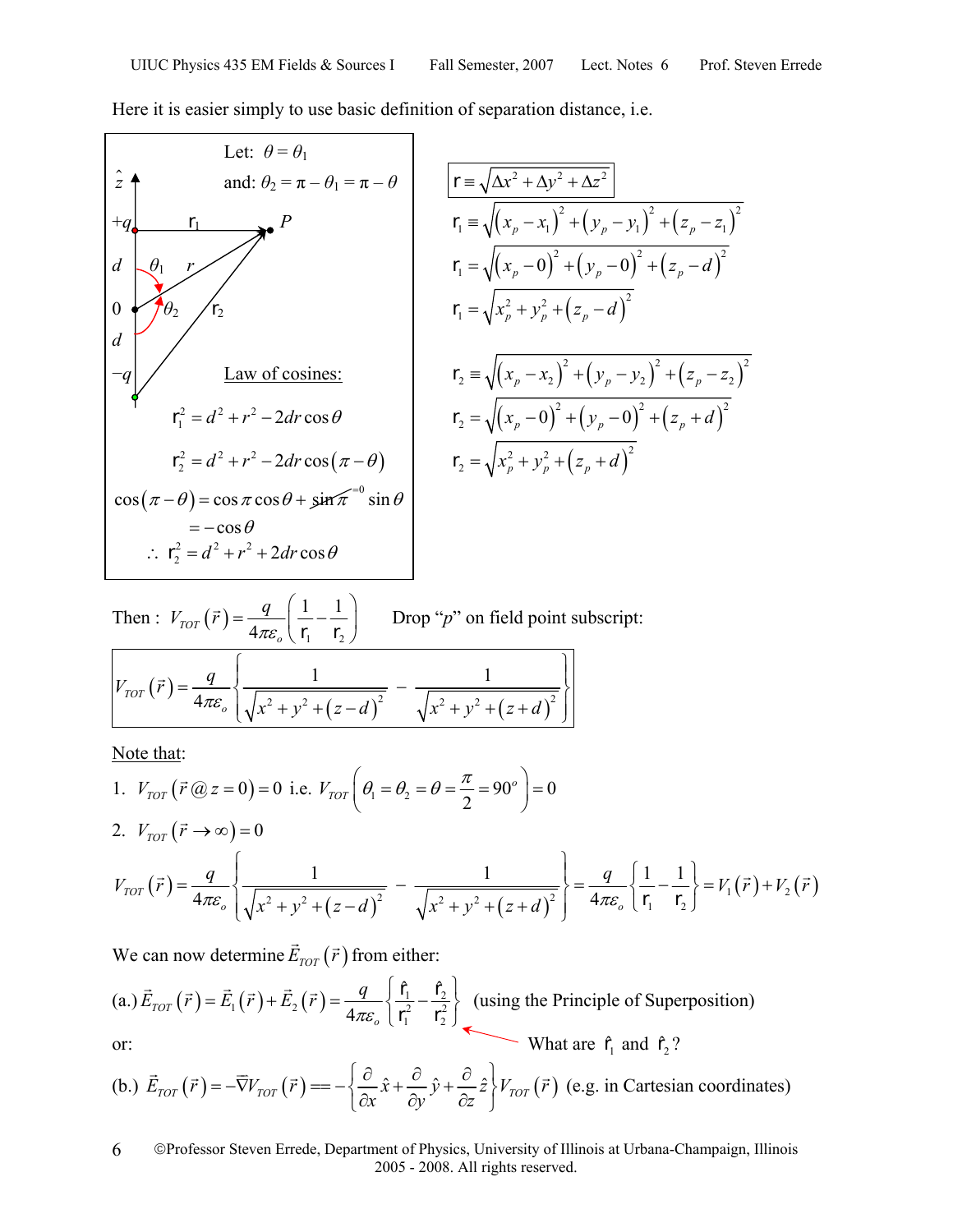Because we will see this same problem again (in the near future) from a different perspective, let us rewrite the problem in spherical polar coordinates, using the law of cosine results:

$$
\{r_1 = \sqrt{r^2 + d^2 - 2rd \cos \theta} \text{ and } r_2 = \sqrt{r^2 + d^2 + 2rd \cos \theta} \nV_{TOT}(\vec{r}) = \frac{q}{4\pi\epsilon_o} \left\{ \frac{1}{\sqrt{r^2 + d^2 - 2rd \cos \theta}} - \frac{1}{\sqrt{r^2 + d^2 + 2rd \cos \theta}} \right\} \n\vec{E}_{TOT}(\vec{r}) = -\nabla V_{TOT}(\vec{r}) = -\left\{ \frac{\partial}{\partial r} \hat{r} + \frac{1}{r} \frac{\partial}{\partial \theta} \hat{\theta} + \frac{1}{r \sin \theta} \frac{\partial}{\partial \phi} \hat{\phi} \right\} V_{TOT}(\vec{r}) \n= E_{\tau}^{TOT} \hat{r} + E_{\theta}^{TOT} \hat{\theta} + E_{\phi}^{TOT} \hat{\phi} \n\text{(I)} \quad \text{(2)} \quad \text{(3)} \nE_{\tau}^{TOT} = -\frac{\partial}{\partial r} V_{TOT}(\vec{r}) = -\frac{q}{4\pi\epsilon_o} \frac{\partial}{\partial r} \left\{ \frac{1}{\sqrt{r^2 + d^2 - 2rd \cos \theta}} - \frac{1}{\sqrt{r^2 + d^2 + 2rd \cos \theta}} \right\} \n= -\frac{q}{4\pi\epsilon_o} \left\{ -\left(\frac{1}{2}\right) \frac{(2r - 2d \cos \theta)}{[r^2 + d^2 - 2rd \cos \theta]^{\frac{3}{2}}} + \left(\frac{1}{2}\right) \frac{(2r + 2d \cos \theta)}{[r^2 + d^2 + 2rd \cos \theta]^{\frac{3}{2}}} \right\} \n= -\frac{q}{4\pi\epsilon_o} \left\{ \frac{(r - d \cos \theta)}{[r^2 + d^2 - 2rd \cos \theta]^{\frac{3}{2}}} - \frac{(r + d \cos \theta)}{[r^2 + d^2 + 2rd \cos \theta]^{\frac{3}{2}}} \right\} \text{ n.b. } \left\{ \frac{\partial}{\partial \theta} \cos \theta = -\sin \theta \right\} \n= -\frac{q}{4\pi\epsilon_o} \left\{ \frac{(r - d \cos \theta)}{[r^2 + d^2 - 2rd \cos \theta]^{\frac{3}{2}}} - \frac{(r + d \cos
$$

3)  $E_{\varphi}^{TOT} = \frac{1}{\hat{C} \cdot \hat{C}} \frac{\partial}{\partial \hat{C}} V_{TOT}(\vec{r}) = 0$  $E_{\varphi}^{TOT} = \frac{1}{r \sin \theta} \frac{\partial}{\partial \varphi} V_{TOT}(\vec{r}) = 0$  because  $V_{TOT}(\vec{r})$  has no  $\varphi$ -dependence.

i.e.  $V_{TOT}(\vec{r})$  and  $E_{TOT}(\vec{r})$  are azimuthally symmetric (invariant under  $\varphi \rightarrow \varphi'$  rotations) because original charge distribution is azimuthally symmetric – no  $\varphi$ -dependence.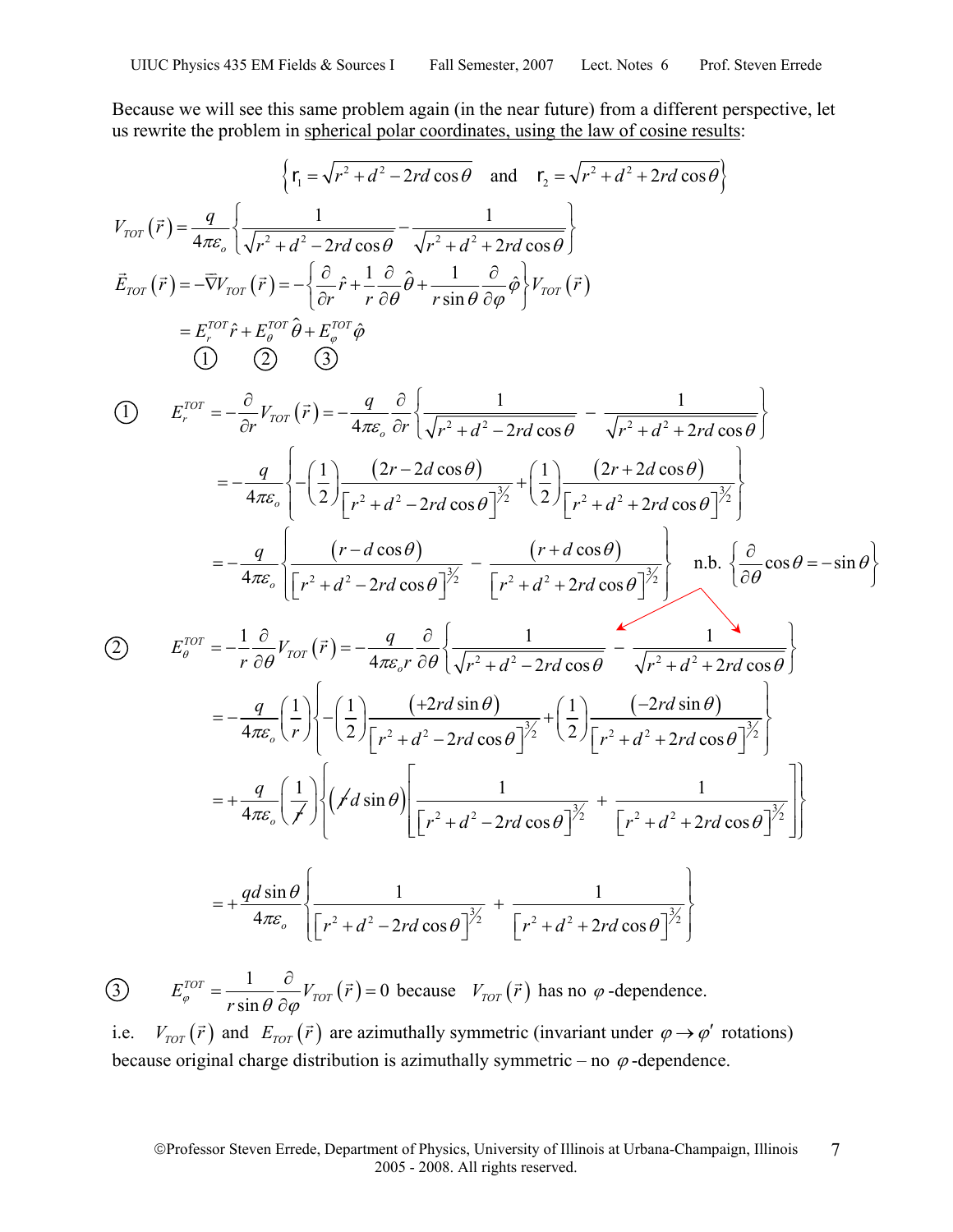Thus, 
$$
\vec{E}_{TOT}(\vec{r}) = E_r^{TOT}\hat{r} + E_{\theta}^{TOT}\hat{\theta} + E_{\phi}^{TOT}\hat{\theta}
$$
, or:  
\n
$$
+\frac{2}{4\pi\epsilon_o} \left[ \frac{(r - d\cos\theta)}{\left[r^2 + d^2 - 2rd\cos\theta\right]^{3/2}} - \frac{(r + d\cos\theta)}{\left[r^2 + d^2 + 2rd\cos\theta\right]^{3/2}} \right] \hat{r}
$$
\n
$$
2d + \frac{2d}{\left[r^2 + d^2 - 2rd\cos\theta\right]^{3/2}} + \frac{(d\sin\theta)}{\left[r^2 + d^2 - 2rd\cos\theta\right]^{3/2}} + \frac{(d\sin\theta)}{\left[r^2 + d^2 + 2rd\cos\theta\right]^{3/2}} \left[\hat{\theta}\right]
$$
\nwith:  $V_{TOT}(\vec{r}) = \frac{q}{4\pi\epsilon_o} \left\{ \frac{1}{\sqrt{r^2 + d^2 - 2rd\cos\theta}} - \frac{1}{\sqrt{r^2 + d^2 + 2rd\cos\theta}} \right\}$ 

 The above expressions are potential and electric field associated with a spatially-extended electric dipole, with electric dipole moment  $\vec{p} = +q\vec{r_1} - q\vec{r_2} = q\Delta\vec{r_2}$  (SI Units: Coulomb-meters) with separation distance  $\Delta \vec{r}_{21} = \vec{r}_1 - \vec{r}_2 = d\hat{z} - d(-\hat{z}) = d\hat{z} + d\hat{z} = 2d\hat{z}$ . Here (i.e. in this problem), the separation distance  $|\Delta r_{21}| = 2d$ .

$$
\vec{a} \cdot \vec{a}
$$
\n
$$
\vec{b} = 2qd\hat{z}
$$
\n
$$
-q \begin{bmatrix}\n\overrightarrow{a} & \overrightarrow{a} & \overrightarrow{a} \\
\overrightarrow{b} & \overrightarrow{c} & \overrightarrow{d} \\
\overrightarrow{d} & \overrightarrow{d}\n\end{bmatrix}
$$
\n
$$
\vec{a} \cdot \vec{a} = \vec{a} \cdot \vec{a} + \vec{b} \cdot \vec{a}
$$
\n
$$
\vec{b} = 2qd\hat{z}
$$
\n
$$
\vec{a} \cdot \vec{a} = \vec{a} \cdot \vec{a}
$$
\n
$$
\vec{b} = 2qd\hat{z}
$$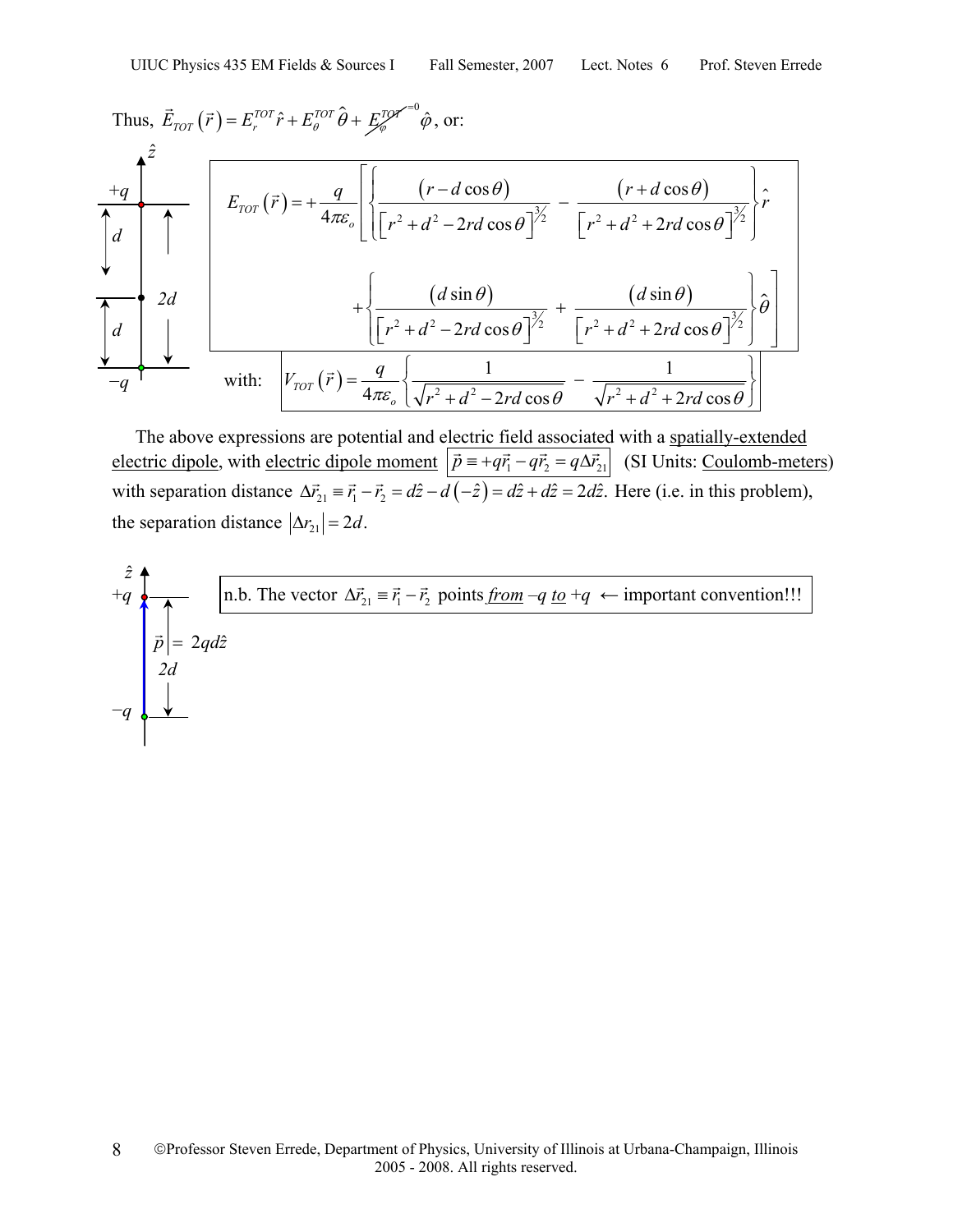Electric Field  $\vec{E}(\vec{r})$  and Equipotentials of an Electric Dipole with Electric Dipole Moment,  $\vec{p} = p\hat{z}$ :



We can now determine the surface free charge density  $\sigma_{free}(x, y, z = 0)$  on the infinite, grounded conducting plane e.g. via *two* methods:

**METHOD 1:** 
$$
\sigma_{free}(x, y, z = 0) = -\varepsilon_o \frac{\partial V_{TOT}(\vec{r})}{\partial n} \Big|_{surface}
$$
 where  $\frac{\partial}{\partial n} = \left[ \frac{\text{gradient normal to surface}}{\text{of } \infty \text{-conducting plane}} \right] = \frac{\partial}{\partial z} \text{(here)}$ .  
\ni.e. here,  $\sigma_{free}(x, y, z = 0) = -\varepsilon_o \frac{\partial V_{TOT}(\vec{r})}{\partial z} \Big|_{z=0}$   
\nIn Cartesian coordinates:  $V_{TOT}(x, y, z) = \frac{q}{4\pi\varepsilon_o} \left\{ \frac{1}{\sqrt{x^2 + y^2 + (z - d)^2}} - \frac{1}{\sqrt{x^2 + y^2 + (z + d)^2}} \right\} \Big|_{z=0}$   
\nThus:  $\sigma_{free}(x, y, z = 0) = -\frac{q}{4\pi} \frac{\partial}{\partial z} \left\{ \frac{1}{\sqrt{x^2 + y^2 + (z - d)^2}} - \frac{1}{\sqrt{x^2 + y^2 + (z + d)^2}} \right\} \Big|_{z=0}$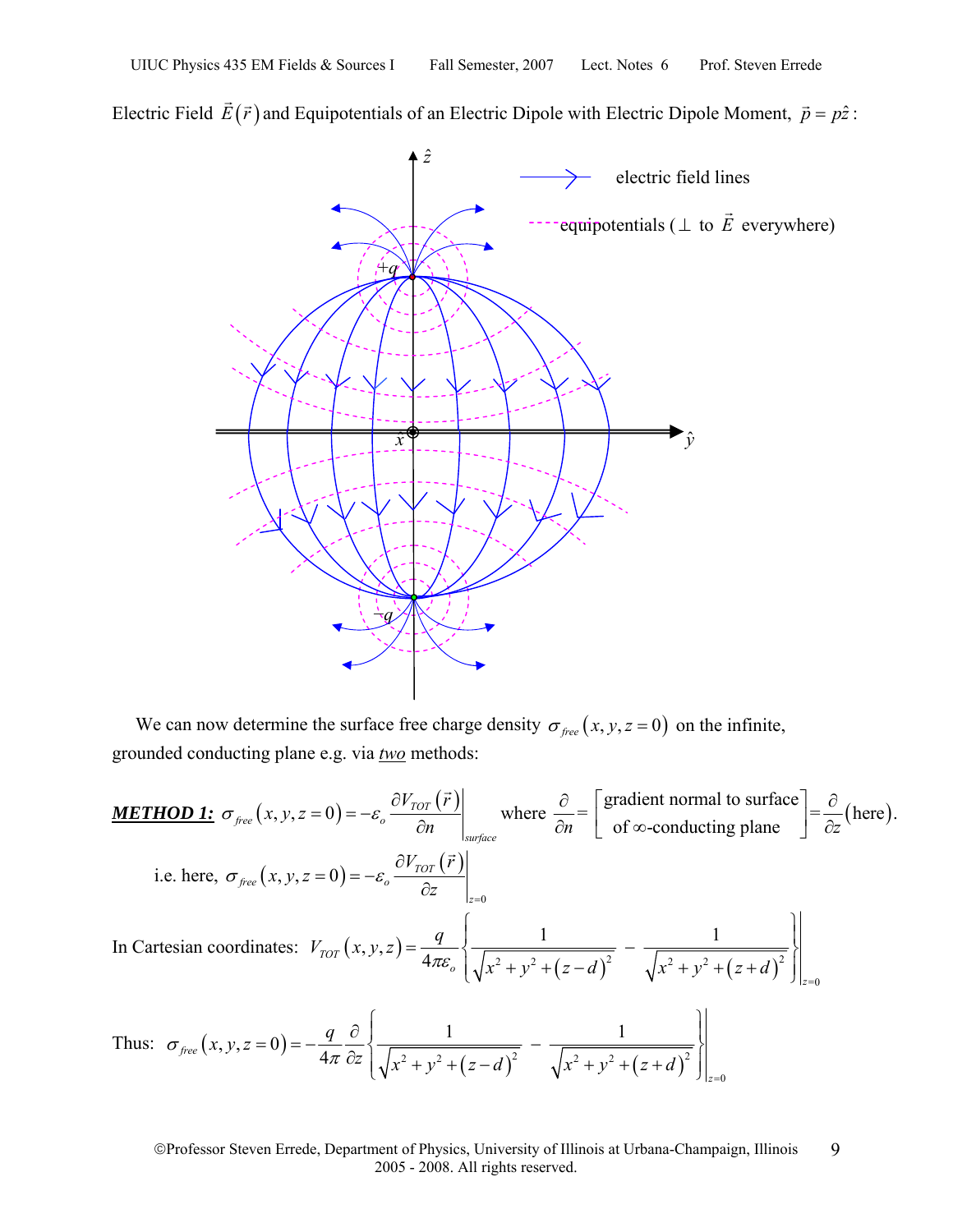$$
= -\frac{q}{4\pi} \left\{ \left( -\frac{1}{2} \right) \frac{2(z-d)}{\left[ x^2 + y^2 + (z-d)^2 \right]^{\frac{3}{2}}} - \frac{2(z+d)}{\left[ x^2 + y^2 + (z+d)^2 \right]^{\frac{3}{2}}} \right\} \Big|_{z=0}
$$
  

$$
= +\frac{q}{4\pi} \left\{ \frac{-d}{\left[ x^2 + y^2 + d^2 \right]^{\frac{3}{2}}} - \frac{d}{\left[ x^2 + y^2 + d^2 \right]^{\frac{3}{2}}} \right\}
$$
  

$$
= -\frac{2qd}{4\pi} \frac{1}{\left[ x^2 + y^2 + d^2 \right]^{\frac{3}{2}}} = -\frac{p}{4\pi} \frac{1}{\left[ x^2 + y^2 + d^2 \right]^{\frac{3}{2}}}
$$

Electric dipole moment  $p = 2qd = q(2d)$  where  $2d =$ charge separation distance.

- → Note that the sign of the induced surface free charge on ∞-conducting plane is *opposite* to that of original charge *q*.
- $\rightarrow$  Note also that  $\sigma_{free}(x, y, z = 0)$  is greatest at  $(x = 0, y = 0, z = 0)$  directly underneath original charge, *q*. i.e.  $\sigma_{\text{max}}^{free} = -\frac{2qd}{4\pi} \left( \frac{1}{d^3} \right) = -\frac{2q}{4\pi} \left( \frac{1}{d^2} \right)$  $4\pi$   $(d^3)$  4 *free*  $q$   $2qd$   $\left( 1\right)$   $2q$  $\sigma_{\text{max}} = -\frac{1}{4\pi} \left( \frac{d^3}{d^3} \right) = -\frac{1}{4\pi} \left( \frac{d}{d} \right)$  $=-\frac{2qd}{4\pi}\left(\frac{1}{d^3}\right)=-\frac{2q}{4\pi}\left(\frac{1}{d^2}\right)$

$$
\Rightarrow
$$
 See plot of  $\sigma_{free}(x, y, z = 0)$  below (on p. 12).

*METHOD 2:* Use Gauss' Law: *free encl S*  $\varepsilon_o$  $\oint_{S} \vec{E} \cdot d\vec{A} = \frac{Q_{\text{eq}}^{f}}{\varepsilon}$ 

Use "shrunken" Gaussian Pillbox of height *δh* centered on / around ∞-conducting plane:



On the conducting surface  $(Q z = 0)$ ,  $\theta = \frac{\pi}{2} \Rightarrow \sin \theta = \sin \left(\frac{\pi}{2}\right) = 1$  $\theta = \sin\left(\frac{\pi}{2}\right) = 1$  and  $\cos\theta = \cos\left(\frac{\pi}{2}\right) = 0$ .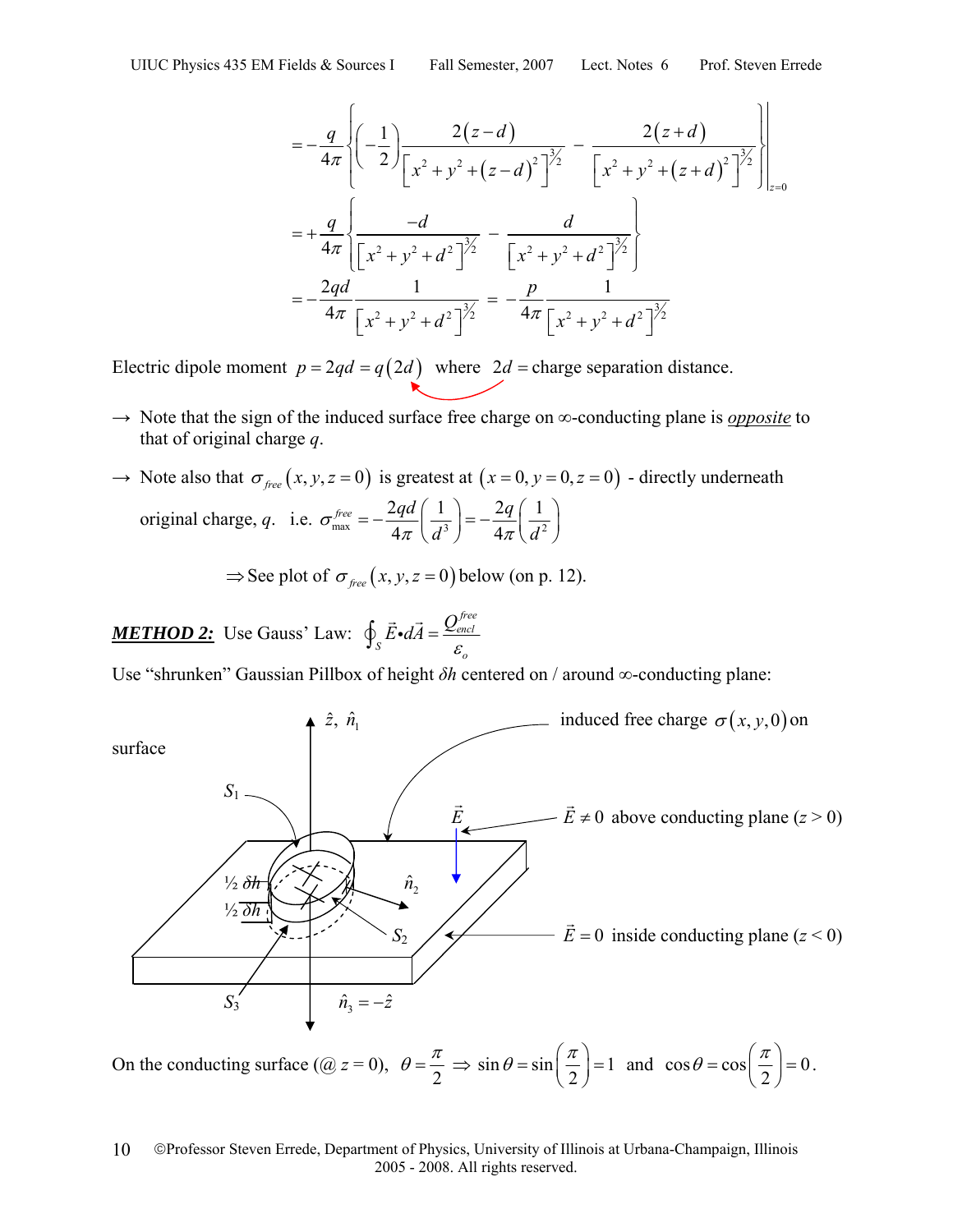$$
\vec{E}_{\text{TOT}}^{\text{asof}}(x, y, z = 0) = \frac{q}{4\pi\varepsilon_o} \left[ \frac{r}{\left[r^2 + d^2\right]^{\frac{3}{2}}} - \frac{r}{\left[r^2 + d^2\right]^{\frac{3}{2}}} \right] \hat{r} + \left\{ \frac{d}{\left[r^2 + d^2\right]^{\frac{3}{2}}} + \frac{d}{\left[r^2 + d^2\right]^{\frac{3}{2}}} \right\} \hat{\theta} \right]
$$
\n
$$
= \frac{q}{4\pi\varepsilon_o} \left[ 0\hat{r} + \frac{2d}{\left[r^2 + d^2\right]^{\frac{3}{2}}} \hat{\theta} \right] + \text{ When } \theta = \frac{\pi}{2} = 90^\circ
$$
\nNow  $\frac{z = \cos\theta\hat{r} - \sin\theta\hat{\theta}}{\left[\frac{z}{r^2 + d^2}\right]^{\frac{3}{2}}} + \text{ Please remember } t \text{ derive this!!}$ \nConsider  $\hat{r}, \vec{r}$  to lie in  $\hat{y} - \hat{z}$ \n\n
$$
\hat{z} = \hat{r}\cos\theta \qquad \hat{\theta}
$$
\n
$$
\hat{z} = \hat{r}\cos\theta \qquad \hat{\theta}
$$
\n
$$
\alpha = \left(\pi - \frac{\pi}{2} - \theta\right) = \frac{\pi}{2} - \theta \qquad \hat{z} = \hat{\theta}\sin\theta \qquad \hat{\theta}
$$
\n
$$
\cos\alpha = \cos\left(\frac{\pi}{2} - \theta\right) = \cos\frac{\pi}{2}\cos\theta + \sin\frac{\pi}{2}\sin\theta = \sin\theta
$$
\nThus, when  $\theta = 90^\circ = \frac{\pi}{2}$ ,  $\hat{z} = \cos\theta\hat{r} - \sin\theta\hat{\theta} = \cos\left(\frac{\pi}{2}\right)\hat{r} - \sin\left(\frac{\pi}{2}\right)\hat{\theta} = -\hat{\theta}$ \nOn conducting plane  $z = 0$ 

 $\int_{corr}^{surf} (x, y, z=0) = -\frac{q(2d)}{4\pi\varepsilon_0} \frac{1}{\left[x^2 + y^2 + d^2\right]^{\frac{3}{2}}}$ *TOT o*  $\vec{E}_{TOT}^{surf}(x, y, z=0) = -\frac{q(2d)}{4}$  1  $\dot{x} = 0$ ) =  $-\frac{q(\Delta x)}{4\pi\varepsilon_o}$   $\frac{1}{x^2 + y^2 + d^2}$  $\vec{E}_{\text{tor}}^{\text{surf}}(x, y, z=0) = -\frac{q(2d)}{t}$   $\frac{1}{\sqrt{2\pi}}$   $\vec{E}_{\text{tor}}^2(x, y, z=0)$   $\frac{q(2d)}{t}$   $\frac{1}{\sqrt{2\pi}}$   $r^2 = x^2 + y^2$  on conducting plane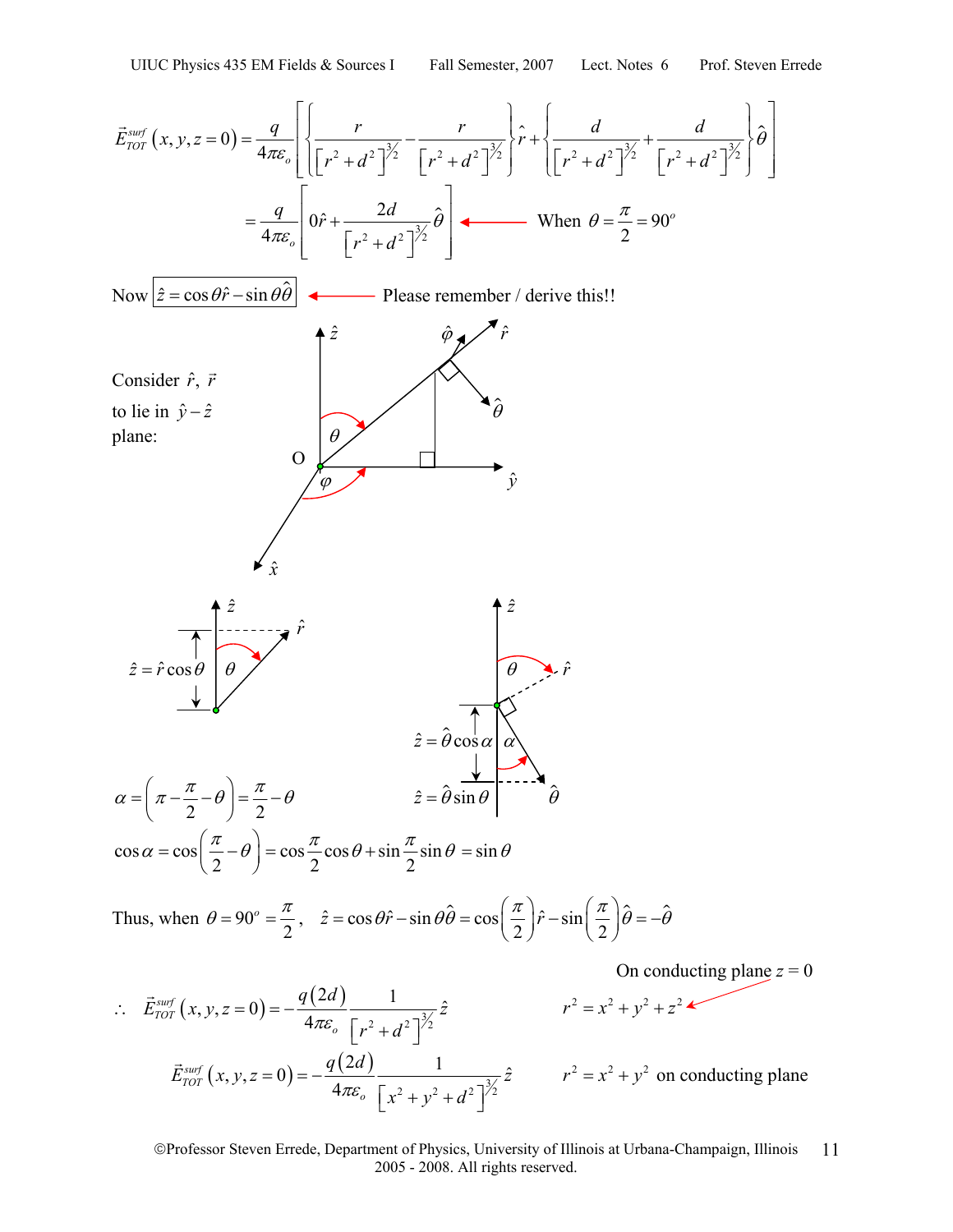⇒ *Same answer as obtained in Method 1.*

Gaussian Pillbox Surface:  $\oint_S \vec{E} \cdot dA = \int_{S_1} \vec{E}_1 \cdot dA_1 + \int_{S_2}$ 0  $\int_{S_1} \vec{E} \cdot dA = \int_{S_1} \vec{E}_1 \cdot dA_1 + \int_{S_2} \vec{E}_2 \cdot dA_2$  $\oint_{S} \vec{E} \cdot d\vec{A} = \int_{S_1} \vec{E}_1 \cdot d\vec{A}_1 + \int_{S_2} \vec{\vec{E}}_2 \cdot d\vec{A}_2 + \int_{S_3}$  $\frac{E_2 \perp aA_2}{2 \text{ shrinks}}$  $\boldsymbol{0}$  $3 - u/13$  $S_2$  shrinks  $\rightarrow 0$ <br>anyway *S*  $E_2 \perp dA$ <br>*S*<sub>2</sub> shrinks  $E_{\rm s}$ odA =  $\perp d\overline{A_2}$ <br>rinks  $\rightarrow$ + ∫  $\overline{\phantom{a}}$  $\vec{E}$  of  $\vec{d}$  $\overrightarrow{E_2}$ <br>  $S_2$  shrinks  $\rightarrow$  0<br>  $S_1$  shrinks  $\rightarrow$  0<br>  $\overrightarrow{E_3}$  inside<br>
conductor *E* = G  $= \int_{S_1}$  $=\int_{S_1} \vec{E}_1 \cdot d\vec{A}_1$  ←  $\vec{E}$ just  $\varepsilon$  above surface  $\sigma_{\text{free}} \sim \frac{1}{3}$  $\sigma_{\text{free}} \sim \frac{1}{r}$  $\rightarrow \hat{x}, \hat{y}$  area of surface *S*<sup>1</sup> Gauss Law:  $\oint \vec{E} \cdot d\vec{A} = \int_{S_1} \vec{E}_1 \cdot d\vec{A}_1 = -\frac{q(2d)}{4\pi \varepsilon_o} \frac{1}{\left[x^2 + v^2 + d^2\right]^{\frac{3}{2}}} \hat{z} \cdot \vec{A}_1 \hat{z}$  $=\int_{S_1} E_1 \cdot dA_1 = -\frac{q(\Delta x)}{4\pi \varepsilon_o} \frac{1}{\left[x^2 + y^2 + d^2\right]}$  $\oint \vec{E} \cdot d\vec{A} = \int_{S_1} \vec{E}_1 \cdot d\vec{A}_1 = -\frac{q(2d)}{4\pi\epsilon} \frac{1}{\sqrt{2}}$  $=\frac{Q_{encl}^{free}}{Q_{encl}} = \frac{\sigma_{free}\left(x,y,z=0\right)A_{1}}{Q_{1}}$ *o o*  $=\frac{Q_{\textit{encl}}^{\textit{free}}}{\mathcal{E}_{\textit{en}}}=\frac{\sigma_{\textit{free}}\left(x,y,z=\right)}{\mathcal{E}_{\textit{en}}}$  $\sigma_{free}(x, y, z=0) = -\frac{q(2d)}{4\pi} \frac{1}{\left[x^2 + y^2 + d^2\right]^{\frac{3}{2}}} = -\frac{p}{4\pi} \frac{1}{\left[x^2 + y^2 + d^2\right]^{\frac{3}{2}}}$  $x^2 + y^2 + d^2$  |  $\frac{4\pi}{x^2 + y^2 + d^2}$ σ ∴  $\sigma_{free}(x, y, z = 0) = -\frac{q(z_0, z_0)}{4\pi} \frac{1}{\left[z_0^2 + z_0^2 + z_0^2\right]^{\frac{3}{2}}} = -\frac{P}{4\pi}$  $\left[x^2+y^2+d^2\right]/2$   $4\pi\left[x^2+y^2+d^2\right]$ 

Electric dipole moment  $p = q(2d)$  (*Coulomb-meters*) where  $2d$  = charge separation distance

NOTE: 
$$
Q_{TOT}^{plane} = \int_{plane} \sigma_{free}(x, y, 0) dA = -\frac{p}{4\pi} \int_0^{\infty} \int_0^{2\pi} \frac{1}{\left[r^2 + d^2\right]} r dr d\varphi = \frac{qd}{\sqrt{r^2 + d^2}} \Big|_0^{\infty} = -q
$$

The net force of attraction of charge +*q* to  $\infty$ -conducting plane is just that of force of charge +*q* attracted to its <u>image</u> charge,  $-q$  a separation distance  $|\Delta \vec{r}_{21}| = |\vec{r}_1 - \vec{r}_2| = r = 2d$  away!!!

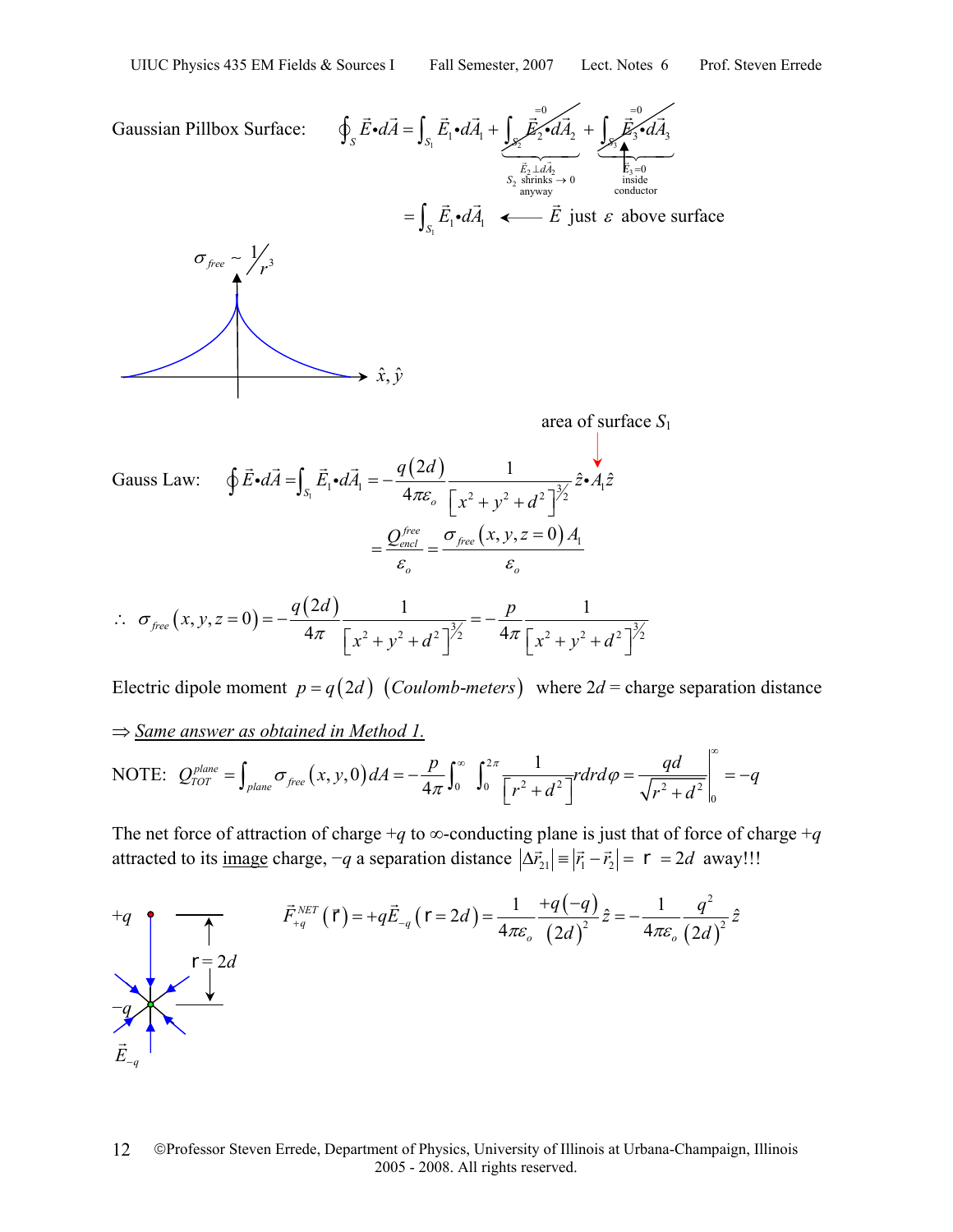We can also obtain the net force of attraction of the charge  $+q$  and grounded, infinite conducting plane by adding up all of the individual contributions  $q d\vec{E}(\vec{r} = (0,0,d))$  due to  $\sigma_{\text{free}}(x, y, z = 0)$ :

$$
\sigma_{free}(x, y, z = 0) = -\frac{q(2d)}{4\pi} \frac{1}{\left[x^2 + y^2 + d^2\right]^{\frac{3}{2}}} = -\frac{2qd}{4\pi} \frac{1}{\left[x^2 + y^2 + d^2\right]^{\frac{3}{2}}}
$$
  

$$
\vec{F}_{+q}^{NET}(\vec{r}) = q \int d\vec{E}_{TOT} = q \int_{S} \frac{1}{4\pi \varepsilon_o} \sigma_{free}(x, y, 0) \left(\frac{1}{\vec{r}^2}\right) \hat{r} dA \text{ where } dA = 2\pi r dr \text{ and } \hat{r} = \cos \theta \hat{z} = \left(\frac{d}{\vec{r}}\right) \hat{z}
$$
  

$$
\vec{F}_{+q}^{NET}(\vec{r}) = -\frac{q^2(2d)}{4\pi} \left(\frac{1}{4\pi \varepsilon_o}\right) \int_0^\infty \frac{1}{\left[r^2 + d^2\right]^{\frac{3}{2}}} * \left(\frac{1}{r^2 + d^2}\right) * \frac{d}{\sqrt{r^2 + d^2}} * 2\pi r dr \hat{z}
$$
  

$$
= -\frac{q^2 d^2}{4\pi \varepsilon_o} \int_0^\infty \frac{r dr}{\left[r^2 + d^2\right]^3} \hat{z} = -\frac{1}{4\pi \varepsilon_o} \frac{q^2}{\left(2d\right)^2} \hat{z}
$$

Integration over the conducting plane:



The work done to assemble the Image Charge Problem (i.e. put  $+q$  first at  $(x, y, z = d)$ ) and then bring in  $-q$  at  $(x,y,z = -d)$  from  $\infty$ ) is:

$$
W_{ICP} = \int_{\infty}^{2d} \vec{F}_{mech} \cdot d\vec{l} = F_{mech} * (2d) = -\frac{1}{4\pi \varepsilon_o} \frac{q^2}{(2d)^2} * 2d = -\frac{1}{4\pi \varepsilon_o} \frac{q^2}{(2d)} \text{ (Joules)}
$$

Also:  $W_{ICP} = \frac{\epsilon_o}{2} \int E^2 d\tau = \frac{\epsilon_o}{2} \int \vec{E} \cdot \vec{E} d\tau = \frac{\epsilon_o}{2} \int (E_r \cdot E_r + E_\theta \cdot E_\theta)$  $2\frac{J}{dl}$   $2\frac{J}{dl}$   $2\frac{J}{dl}$   $2\frac{J}{dl}$  $\bar{L}_{ICP} = \frac{\epsilon_o}{2}$  |  $E^2 d\tau = \frac{\epsilon_o}{2}$  |  $\bar{E} \cdot \bar{E} d\tau = \frac{\epsilon_o}{2}$  |  $(E_r \cdot E_r)$ *all all all space space space*  $W_{ICP} = \frac{\varepsilon_o}{2} \int E^2 d\tau = \frac{\varepsilon_o}{2} \int \vec{E} \cdot \vec{E} d\tau = \frac{\varepsilon_o}{2} \int (E_r \cdot E_r + E_\theta \cdot E_\theta) d\tau$ 

Note that this integral includes *both* the *z* > 0 and *z* < 0 regions for the image charge problem.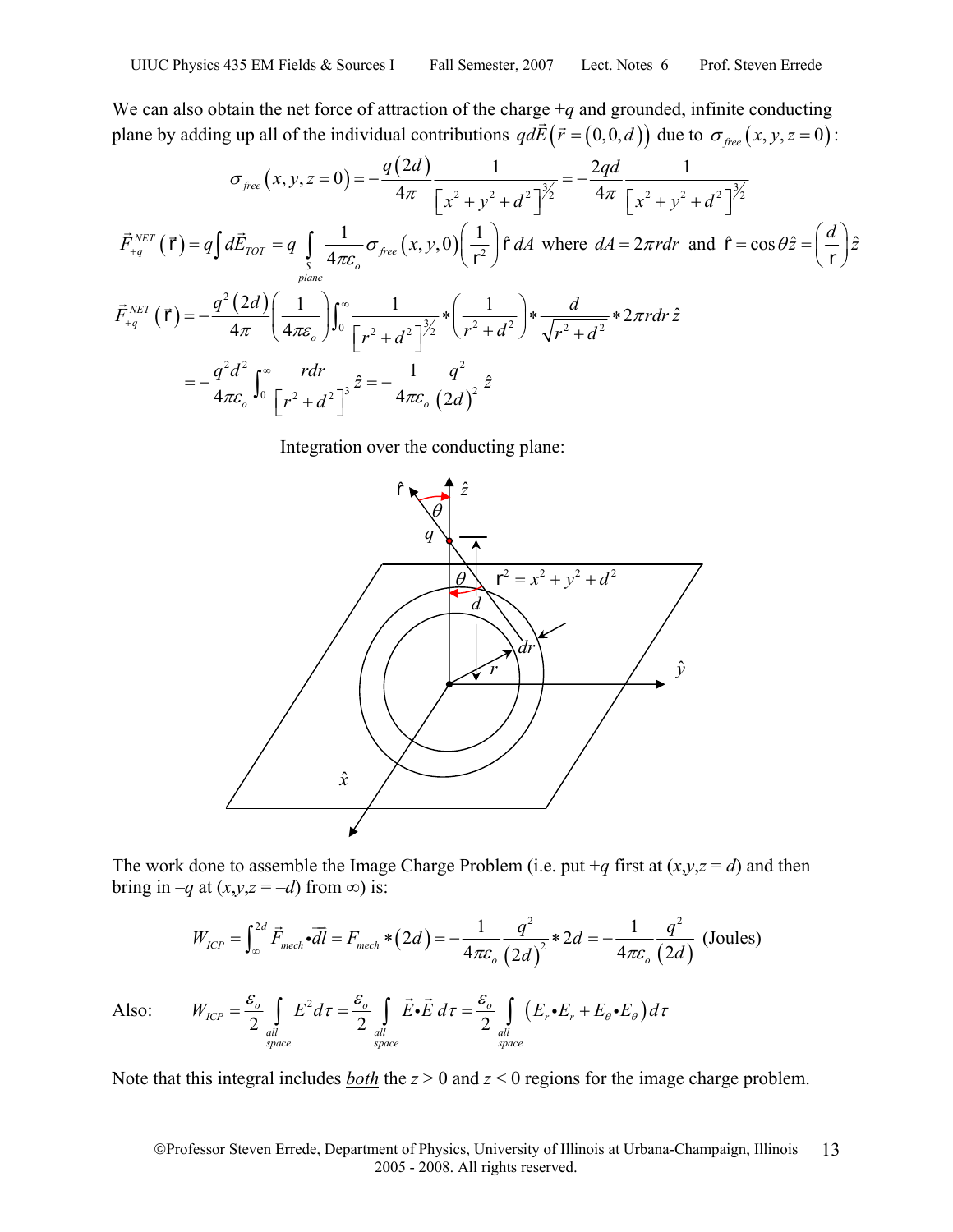However, for the *actual* problem, i.e. the charge  $+q$  above grounded  $\infty$ -conducting plane, there is NO ELECTRIC FIELD in the  $z < 0$  region!

Thus 
$$
W_{actual} = \frac{1}{2} W_{ICP}
$$
 i.e.  $W_{actual} = -\frac{1}{2} \left( \frac{1}{4\pi \varepsilon_o} \right) \frac{q^2}{(2d)}$ 

For the *actual* problem we can obtain  $W_{actual}$  by calculating the work required to bring  $+q$  in from infinity to a distance  $d$  above the grounded  $\infty$ -conducting plane. The mechanical force required to oppose the electrical force of attraction is:

$$
\vec{F}_{mech} = -\vec{F}_E = \frac{1}{4\pi\varepsilon_o} \frac{q^2}{(2z)^2} \hat{z} \quad \text{(along } \hat{z} \text{ axis)}
$$
\n
$$
W_{actual} = \int_{\infty}^d \vec{F}_{mech} \cdot d\vec{l} = \frac{1}{4\pi\varepsilon_o} \int_{\infty}^d \frac{q^2}{(2z)^2} dz = \frac{q^2}{16\pi\varepsilon_o} \int_{\infty}^d \frac{dz}{z^2}
$$
\n
$$
= \frac{q^2}{16\pi\varepsilon_o} \left(\frac{-1}{z}\right) \Big|_{\infty}^d = -\frac{q^2}{16\pi\varepsilon_o d}
$$
\n
$$
W_{actual} = -\frac{1}{2} \left(\frac{1}{4\pi\varepsilon_o}\right) \frac{q^2}{(2d)} \quad \text{Same answer as that obtained above!}
$$

#### **IMPORTANT NOTES / COMMENTS ON IMAGE CHARGE PROBLEMS**

- 1.) Image charges are <u>always</u> located <u>outside</u> of regions(s) where  $V(\vec{r})$  and  $\vec{E}(\vec{r})$  are to be calculated!!
- $\rightarrow$  Image charges *cannot / must not* be located inside region where  $V(\vec{r})$  and  $\vec{E}(\vec{r})$  are to be calculated (no longer the same problem!!)
- 2.)  $W_{ICP}$  (all space) =  $2 \times W_{actual}$  (half space).
- $\rightarrow$  In general, this is not true  $\forall$  image charge problems. Be careful here! Depends on detailed geometry of conducting surfaces.
- 3.) Depending on nature of problem, image charge(s) **may or may not** be opposite charge sign!!
- 4.) Depending on nature of problem, image charge(s) **may or may not** be same strength as original charge Q.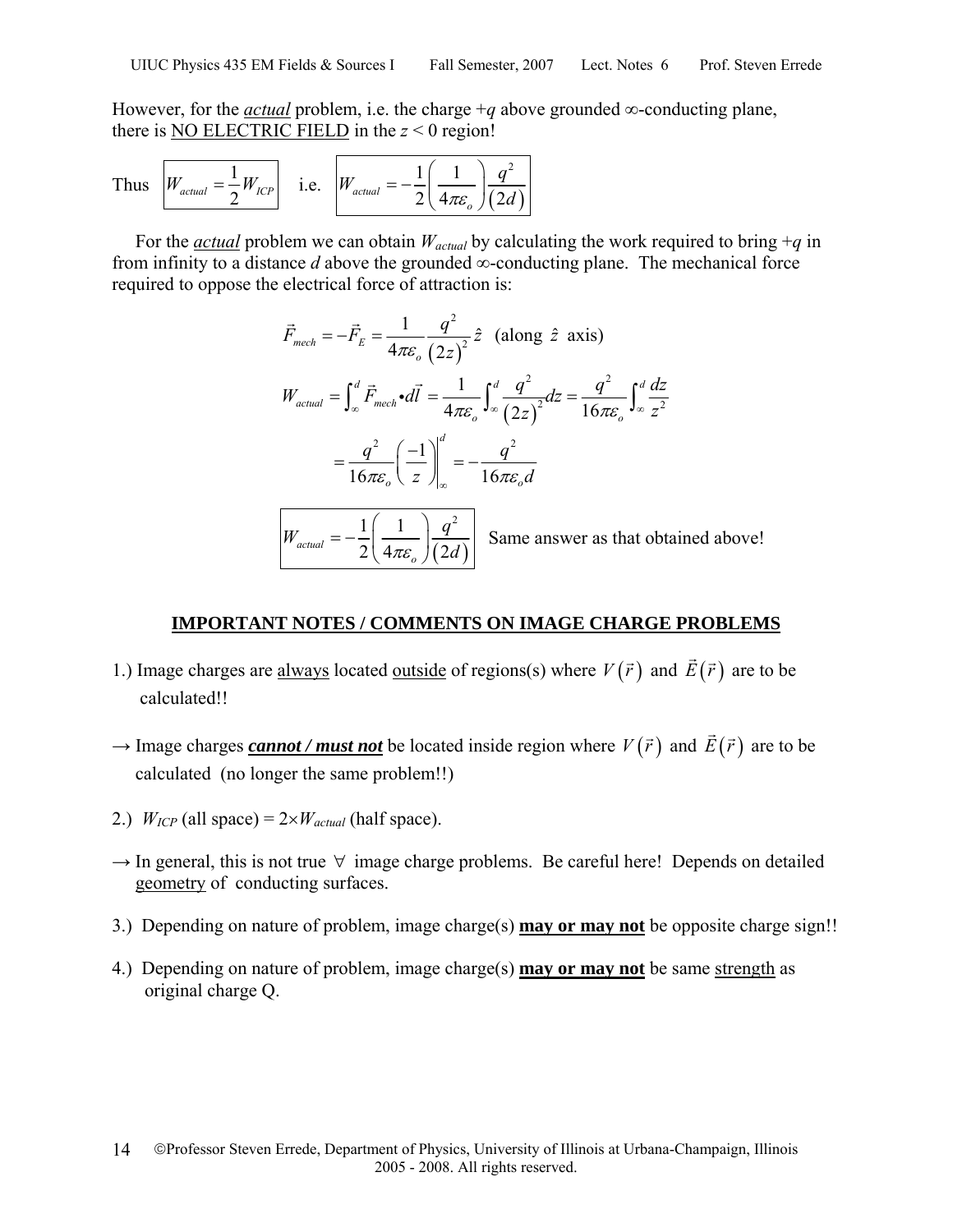### **Image Charge Problem**

*Example 2:* (Griffiths Example 3.2 p. 124-126)

Point charge +*q* situated a distance *a* away from the center of a grounded conducting sphere of radius  $R \le a$ . Find the potential outside the sphere.



From spherical *and*  $\hat{y}$  axial symmetry (rotational invariance) of problem, if solution for image charge *q*′ is to exist, it must be:

- 1.) *inside* spherical conductor  $(r < R)$
- 2.) *q'* image charge *must* lie along  $\hat{y}$  axis (i.e. along line from charge +*q* to center of sphere).
- 3.) because  $V(r = R) = 0$  on sphere, *q' must* be opposite charge sign of  $+q$ .
- 4.) want to replace grounded conducting sphere with equipotential  $V(r = R) = 0$  by use of image charge *q*′ at distance *b* away from center of sphere:

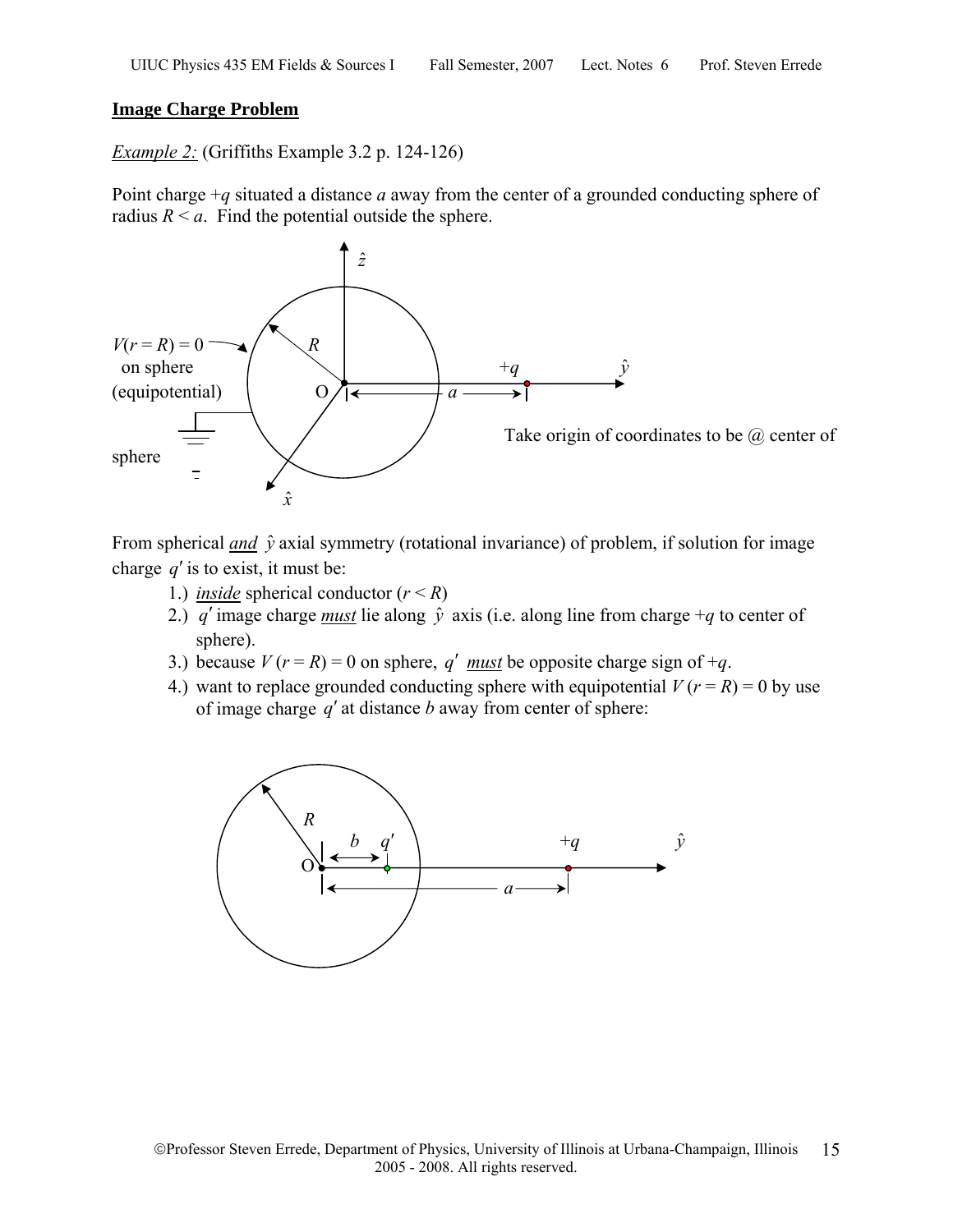NOTE: Two points on the surface of sphere where the potential  $V_{TOT}(r = R) = 0$  is easy to calculate - is on the  $\hat{y}$  axis at the field points  $P_1$  and  $P_2$ :

$$
V(r = R) = 0
$$
\n
$$
P_1
$$
\n
$$
P_2
$$
\n
$$
P_3
$$
\n
$$
P_4
$$
\n
$$
P_1
$$
\n
$$
P_2
$$
\n
$$
P_1
$$
\n
$$
P_2
$$
\n
$$
P_1
$$
\n
$$
P_2
$$
\n
$$
P_1
$$
\n
$$
P_2
$$
\n
$$
P_1
$$
\n
$$
P_2
$$
\n
$$
P_1
$$
\n
$$
P_2
$$
\n
$$
P_1
$$
\n
$$
P_2
$$
\n
$$
P_1
$$
\n
$$
P_2
$$
\n
$$
P_1
$$
\n
$$
P_2
$$
\n
$$
P_1
$$
\n
$$
P_2
$$
\n
$$
P_1
$$
\n
$$
P_2
$$
\n
$$
P_1
$$
\n
$$
P_2
$$
\n
$$
P_1
$$
\n
$$
P_2
$$
\n
$$
P_1
$$
\n
$$
P_2
$$
\n
$$
P_1
$$
\n
$$
P_2
$$
\n
$$
P_1
$$
\n
$$
P_2
$$
\n
$$
P_1
$$
\n
$$
P_2
$$
\n
$$
P_1
$$
\n
$$
P_2
$$
\n
$$
P_1
$$
\n
$$
P_2
$$
\n
$$
P_1
$$
\n
$$
P_2
$$
\n
$$
P_1
$$
\n
$$
P_2
$$
\n
$$
P_2
$$
\n
$$
P_1
$$
\n
$$
P_2
$$
\n
$$
P_2
$$
\n
$$
P_1
$$
\n
$$
P_2
$$
\n
$$
P_2
$$
\n
$$
P_2
$$
\n
$$
P_2
$$
\n
$$
P_1
$$
\n
$$
P_2
$$
\n

At point 
$$
P_2
$$
:  $\vec{r_1} = a\hat{y}$ ,  $\vec{r} = R(+\hat{y}) = +R\hat{y}$ ,  $\vec{r_1} = \vec{r} - \vec{r_1} = R\hat{y} - a\hat{y} = (R-a)\hat{y}$   
\n
$$
V_{P_2}(r = R) = 0
$$
\n
$$
\vec{r_2} = b\hat{y}
$$
\n
$$
\vec{r} = R(+\hat{y}) = +R\hat{y}
$$
\n
$$
\vec{r_2} = \vec{r} - \vec{r_2} = R\hat{y} - b\hat{y} = (R-b)\hat{y}
$$
\n
$$
r_2 = |\vec{r_2}| = (R-b)
$$
\n
$$
V_{P_2}(r = R) = \frac{1}{4\pi\epsilon_o} \left(\frac{q}{(R-a)} + \frac{q'}{(R-b)}\right) = 0 \implies \frac{q}{\sqrt{(a-R)} - \sqrt{(R-b)}} = -\frac{q'}{(R-b)}
$$
\nRelation #2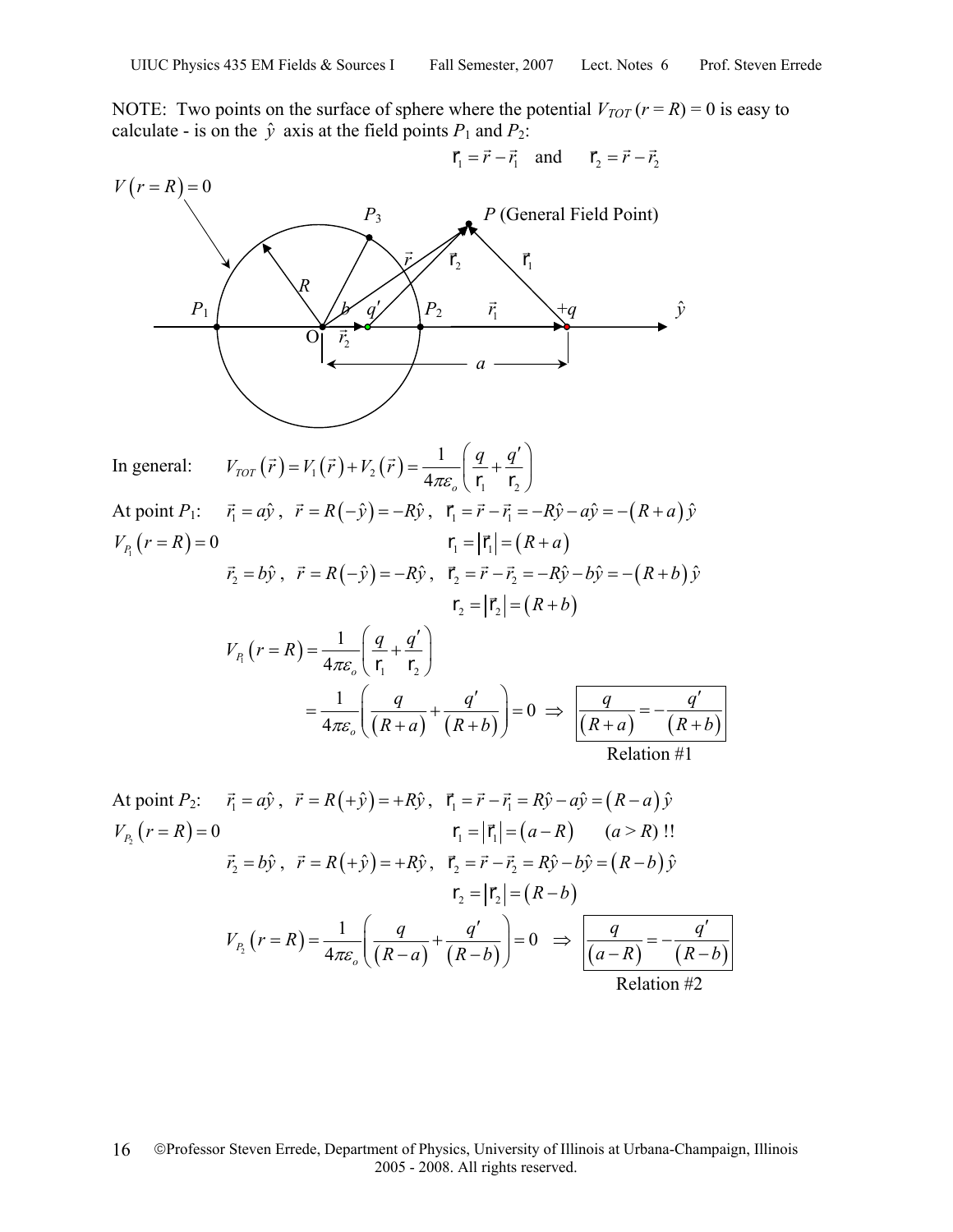We now have two equations (Relations  $# 1 \& 2$ ), and we have two unknowns: *q'* and *b*. Solve equations simultaneously!

- First, we eliminate *q*′ :

From Relation #1 we have: 
$$
q' = -\left[\frac{R+b}{R+a}\right]q
$$
  
\nFrom Relation #2 we have:  $q' = -\left[\frac{R-b}{a-R}\right]q$   
\n
$$
\therefore \left[\frac{R+b}{R+a}\right] = \left[\frac{R-b}{a-R}\right] \qquad \text{OR:} \quad (R+b)(a-R) = (R+a)(R-b)
$$
\n
$$
-R^2 + \cancel{a}R + ab - \cancel{b}R = R^2 + \cancel{a}R - \cancel{b}R - ab
$$
\n
$$
-2R^2 + 2ab = 0
$$
\nOR: 
$$
\frac{ab = R^2}{b = R^2/q}
$$

Then: 
$$
q' = -\left[\frac{R+b}{R+a}\right]q
$$
  
\n
$$
= -\left[\frac{R+R^2}{R+a}\right]q = -R\left[\frac{1+R}{R+a}\right]q = -\left(\frac{R}{a}\right)\frac{a\left[1+R}{[R+a]}\right]q
$$
\n
$$
= -\left(\frac{R}{a}\right)\left[\frac{a+R}{[R+a]}\right]q = -\left(\frac{R}{a}\right)\frac{[R+a]}{[R+a]}q = -\left(\frac{R}{a}\right)q
$$

Thus:  $|q'=-\left(\frac{R}{R}\right)$  $q'$  =  $=-\left(\frac{R}{a}\right)$ 

*a*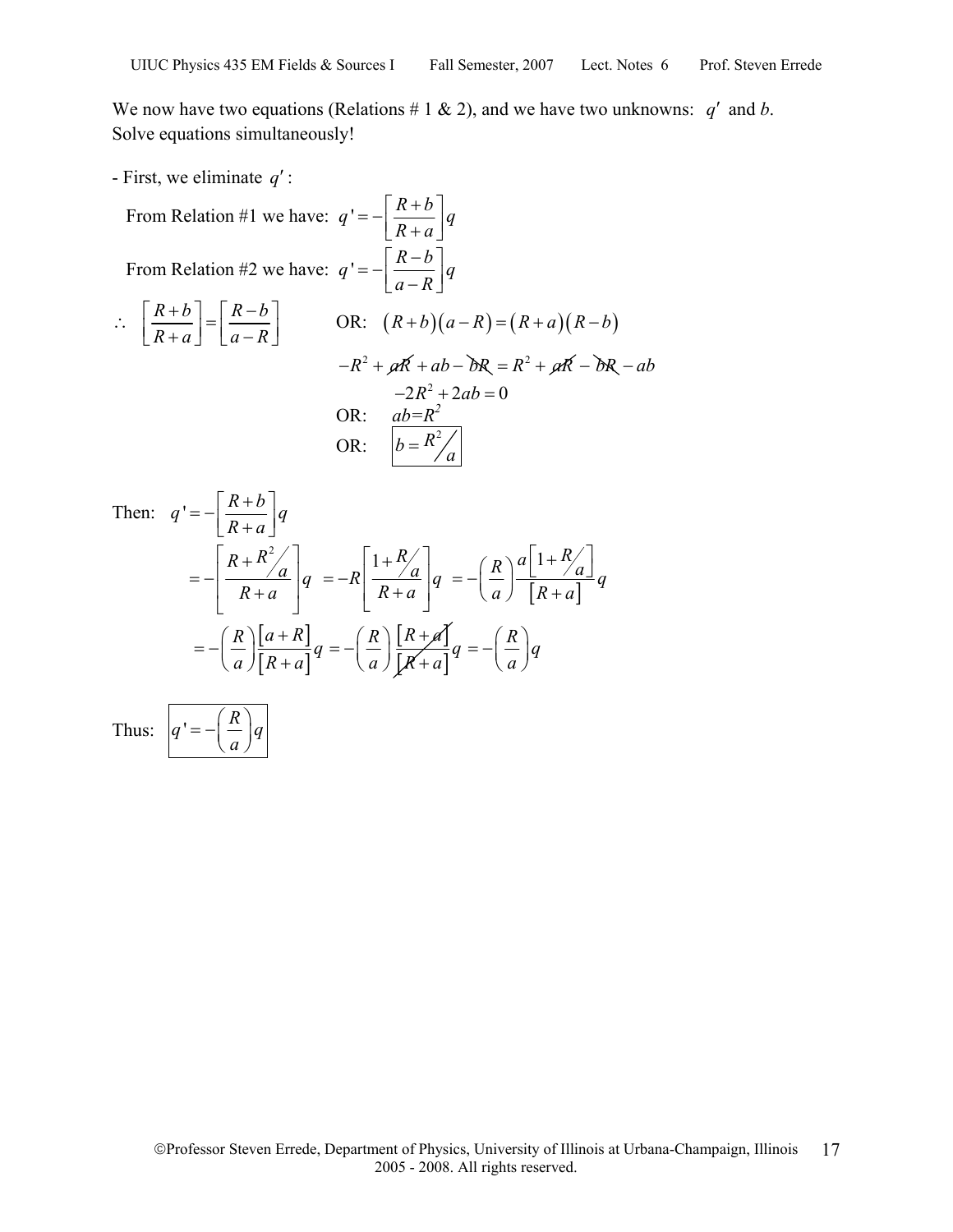#### CHECK:

Does 
$$
q' = -\left(\frac{R}{a}\right)q
$$
, located at  $\vec{r}_2 = b\hat{y} = \left(\frac{R^2}{a}\right)\hat{y}$  satisfy the B.C. that  $V(r = R) = 0$  for any  $r = R$ ?  

$$
V_{TOT}(\vec{r}) = V_1(\vec{r}) + V_2(\vec{r}) = \frac{1}{4\pi\epsilon_o} \left\{ \frac{q}{r_1} + \frac{q'}{r_2} \right\}
$$

At an arbitrary field point  $P_3$  anywhere on the surface of sphere,  $r = R$ :

$$
\mathbf{r}_1 = \sqrt{a^2 + R^2 - 2aR\cos\theta}
$$
 and  $\mathbf{r}_2 = \sqrt{b^2 + R^2}$ 

$$
\mathbf{r}_2 = \sqrt{b^2 + R^2 - 2bR\cos\theta}
$$



 $\left(\overrightarrow{z}\right)$ 

Note that we changed to  $\hat{z}$  axis here in order<br>  $P_3$  (b) define (& use) the polar angle,  $\theta$  !!! to define ( $\&$  use) the polar angle,  $\theta$  !!!

Then: 
$$
V_{TOT}(\vec{r}) = \frac{1}{4\pi\varepsilon_o} \left\{ \frac{q}{r_1} + \frac{q'}{r_2} \right\}
$$
 with:  

$$
V_{fOT}(r = R) = \frac{q}{4\pi\varepsilon_o} \left\{ \frac{1}{\sqrt{r_1^2 + r_2^2 + \left(1 - \frac{q'}{r_1^2}\right)^2 + \left(1 - \frac{q'}{r_1^2}\right)^2}} - \frac{R}{\sqrt{r_1^2 + r_2^2 + \left(1 - \frac{q'}{r_1^2}\right)^2 + \left(1 - \frac{q'}{r_1^2}\right)^2}} \right\}
$$

$$
V_{TOT}(r=R) = \frac{q}{4\pi\epsilon_o} \left\{ \frac{1}{\sqrt{a^2 + R^2 - 2aR\cos\theta}} - \frac{\binom{R}{2}}{\sqrt{b^2 + R^2 - 2bR\cos\theta}} \right\}
$$

$$
= \frac{q}{4\pi\varepsilon_o} \left\{ \frac{1}{\sqrt{a^2 + R^2 - 2aR\cos\theta}} - \frac{R}{\sqrt{R^2/\frac{a}{a^2}}} \right\}
$$

$$
= \frac{q}{4\pi\varepsilon_o} \left\{ \frac{1}{\sqrt{a^2 + R^2 - 2aR\cos\theta}} - \frac{1}{\sqrt{R^2/\frac{a}{a^2}}} \right\}
$$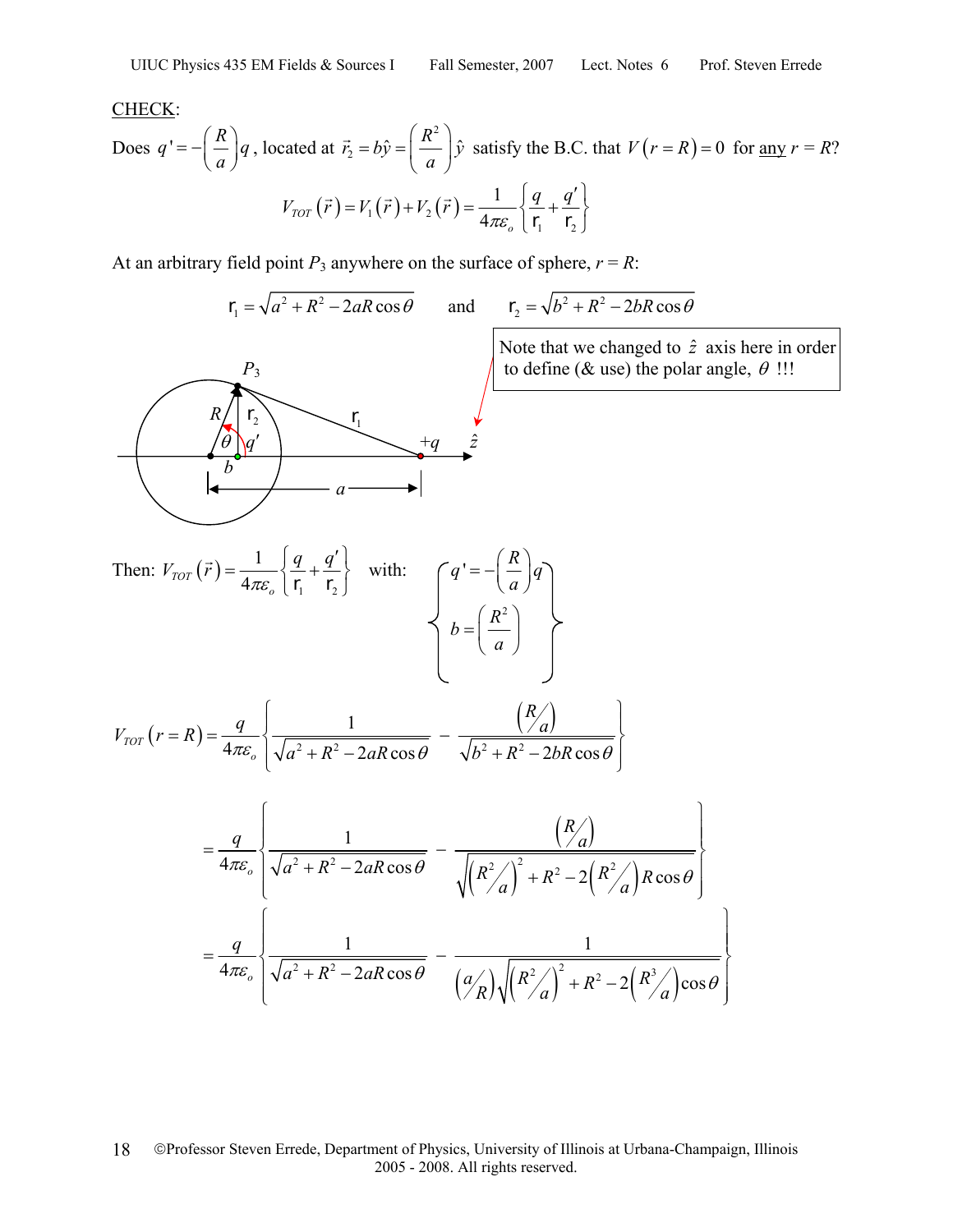$$
V_{TOT}(r=R) = \frac{q}{4\pi\epsilon_o} \left\{ \frac{1}{\sqrt{a^2 + R^2 - 2aR\cos\theta}} - \frac{1}{\sqrt{\left(a/\frac{a}{R}\right)^2 \left(R^4/\frac{a^2}{a^2}\right) + a^2 - 2aR\cos\theta}} \right\}
$$

$$
= \frac{q}{4\pi\epsilon_o} \left\{ \frac{1}{\sqrt{a^2 + R^2 - 2aR\cos\theta}} - \frac{1}{\sqrt{a^2 + R^2 - 2aR\cos\theta}} \right\}
$$

$$
= 0 \quad \forall \quad \theta, \varphi \quad (\varpi = R) \qquad \underline{YES}!!1
$$

The scalar potential for an arbitrary point *<u>outside</u>* the grounded, conducting sphere  $(r > R)$  is:

$$
V_{TOT}(\vec{r}) = \frac{q}{4\pi\varepsilon_o} \left\{ \frac{1}{\sqrt{a^2 + r^2 - 2ar\cos\theta}} - \frac{\left(\frac{R}{a}\right)}{\sqrt{\left(\frac{R^2}{a}\right)^2 + r^2 - 2\left(\frac{R^2}{a}\right)r\cos\theta}} \right\}
$$
  
Then:  $\vec{E}_{TOT}(\vec{r}) = -\vec{\nabla}V_{TOT}(\vec{r})$  and thus:  $E_r(\vec{r}) = -\frac{\partial V_{TOT}(\vec{r})}{\partial r}$ 

And thus: 
$$
\sigma_{free}(r = R) = -\varepsilon_o \frac{\partial V_{TOT}(\vec{r})}{\partial n}\Big|_{r=R} = -\varepsilon_o \frac{\partial V_{TOT}(\vec{r})}{\partial r}\Big|_{r=R} = +\varepsilon_o E_r(\vec{r})\Big|_{r=R}
$$

Total charge on surface of the conducting sphere:

*total sphere free free sphere*  $Q_{free}^{total} = \int \sigma_{free} dA = -\left(\frac{R}{R}\right)q$  $\sigma_{\text{free}}$ *aA* = - $\frac{a}{a}$  $=\int\limits_{sphere}\sigma_{free}dA=-\left(\frac{R}{a}\right)$